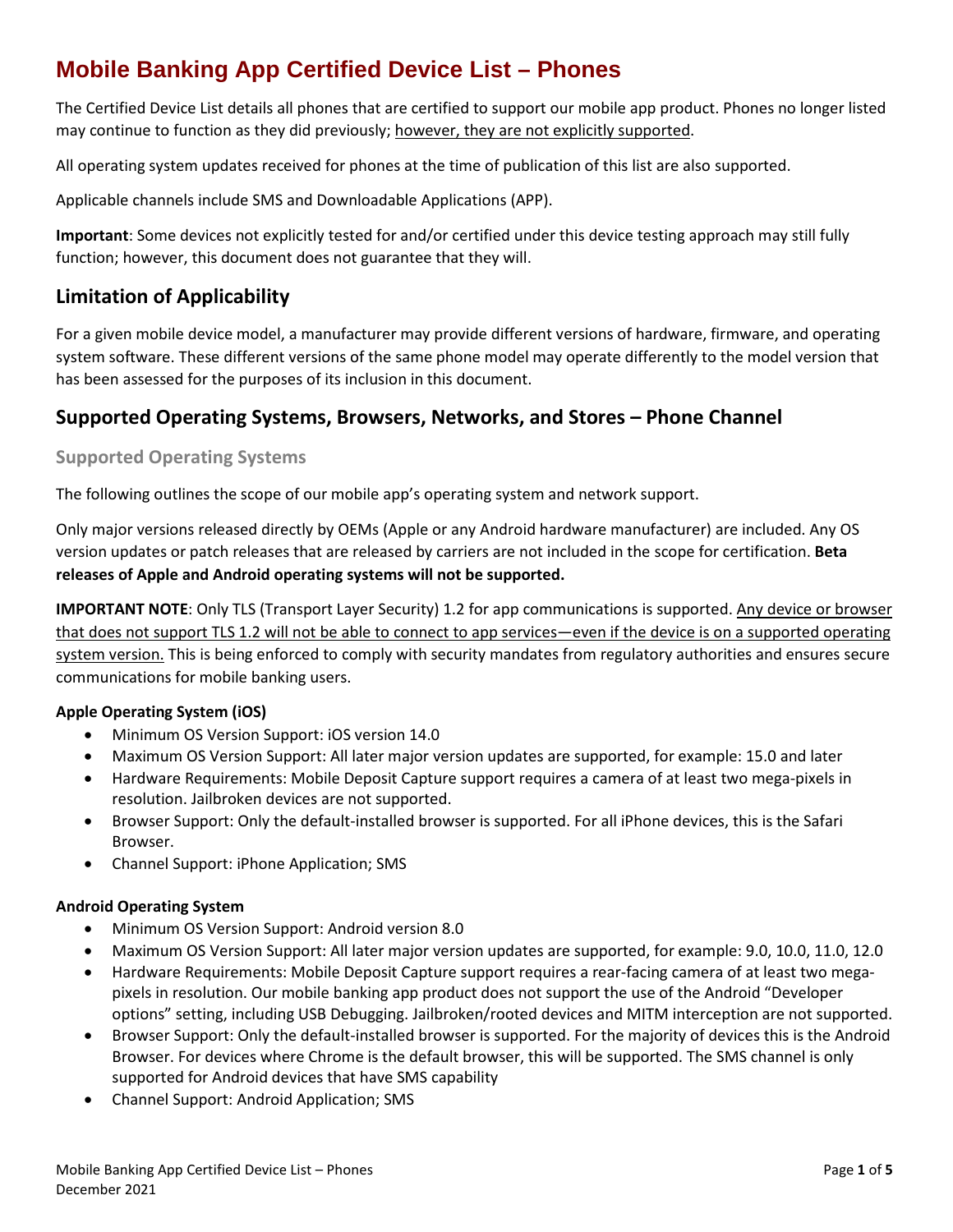#### **Supported Networks**

The Mobile app product supports the Tier 1 carriers in the U.S., including:

- AT&T®
- Verizon®
- Sprint®
- T-Mobile®

**Supported Online Stores (App Stores)**

- iTunes App Stores (Apple App Store)
- Google Play (Android app store)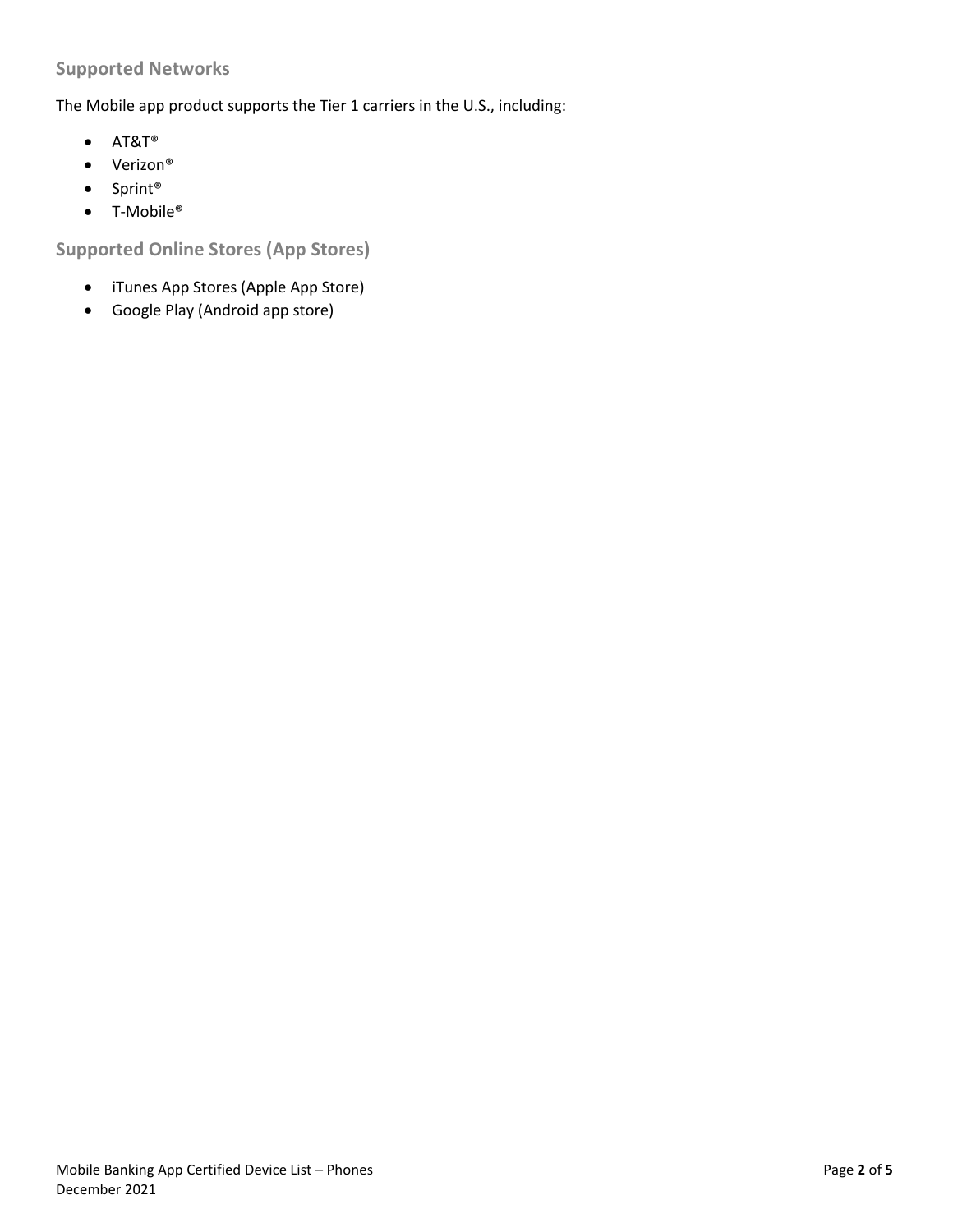## **Latest Certified Device List – Phone Channel**

The following outlines the scope of our mobile banking app's general device support. Only devices explicitly listed in the Certified Device List are fully supported. Other devices that conform to the general support policy above may still function however have not been tested.

| <b>Brand/</b><br><b>Manufacturer</b> | <b>Model</b>                    | New to<br>the List | <b>Biometric Supported</b> |
|--------------------------------------|---------------------------------|--------------------|----------------------------|
| Apple                                | iPhone 6S                       |                    | Υ                          |
| Apple                                | iPhone 6S Plus                  |                    | Υ                          |
| Apple                                | iPhone 7                        |                    | Υ                          |
| Apple                                | iPhone 7 Plus                   |                    | Υ                          |
| Apple                                | iPhone 8                        |                    | Υ                          |
| Apple                                | iPhone 8 Plus                   |                    | Y                          |
| Apple                                | iPhone 11                       |                    | Υ                          |
| Apple                                | iPhone 11 Pro                   |                    | Υ                          |
| Apple                                | iPhone 11 Pro Max               |                    | Υ                          |
| Apple                                | iPhone 12 Mini                  |                    | Υ                          |
| Apple                                | iPhone 12                       |                    | Υ                          |
| Apple                                | iPhone 12 Pro                   |                    | Υ                          |
| Apple                                | iPhone 12 Pro Max               |                    | Υ                          |
| Apple                                | iPhone SE                       |                    | Υ                          |
| Apple                                | iPhone SE (2 <sup>nd</sup> Gen) |                    | Y                          |
| Apple                                | iPhone X                        |                    | Υ                          |
| Apple                                | iPhone XR                       |                    | Υ                          |
| Apple                                | iPhone XS                       |                    | Υ                          |
| Apple                                | iPhone XS Max                   |                    | Υ                          |
| Apple                                | iPhone 13 Mini                  | Υ                  | Υ                          |
| Apple                                | iPhone 13                       | Υ                  | Υ                          |
| Apple                                | iPhone 13 Pro                   | Υ                  | Υ                          |
| Apple                                | iPhone 13 Pro Max               | Υ                  | Υ                          |
| Google                               | Pixel 2                         |                    | Y                          |
| Google                               | Pixel 2 XL                      |                    | Υ                          |
| Google                               | Pixel 3                         |                    | Υ                          |
| Google                               | Pixel 3 XL                      |                    | Y                          |
| Google                               | Pixel 4                         |                    | Y                          |
| $\mathsf{L}\mathsf{G}$               | G <sub>5</sub>                  |                    | Y                          |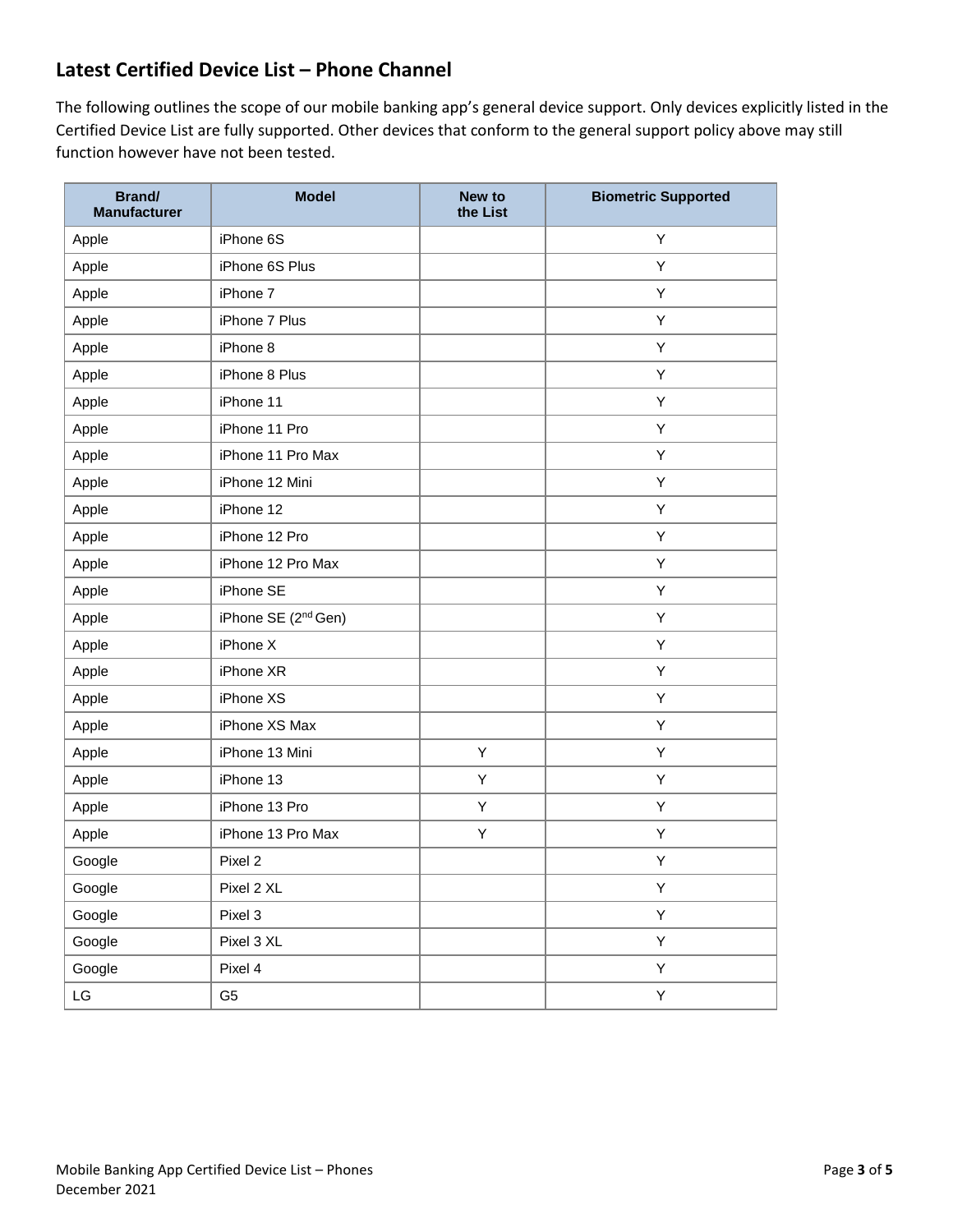| Brand/<br>Manufacturer | Model            | New to<br>the List | <b>Biometric Supported</b> |
|------------------------|------------------|--------------------|----------------------------|
| LG                     | G7 ThinQ         |                    | Υ                          |
| LG                     | Stylo 5          |                    | Υ                          |
| LG                     | V20              |                    | Υ                          |
| LG                     | V30              |                    | Υ                          |
| LG                     | V40 Thin Q       |                    | Υ                          |
| LG                     | V50 Thin Q       |                    | Υ                          |
| Motorola               | Moto G7          |                    | Υ                          |
| Motorola               | Moto Z3          |                    | Υ                          |
| Motorola               | Moto Z4          |                    | Y                          |
| One Plus               | 6T               |                    | Υ                          |
| One Plus               | 7 Pro            |                    | Υ                          |
| Samsung                | Galaxy A10e      |                    | Υ                          |
| Samsung                | Galaxy A11       |                    | Υ                          |
| Samsung                | Galaxy A20       |                    | Υ                          |
| Samsung                | Galaxy A51       |                    | Υ                          |
| Samsung                | Galaxy Fold      |                    | Υ                          |
| Samsung                | Galaxy J7 Crown  |                    | ${\sf N}$                  |
| Samsung                | Galaxy Note 8    |                    | Y                          |
| Samsung                | Galaxy Note 9    |                    | Υ                          |
| Samsung                | Galaxy Note 10   |                    | Υ                          |
| Samsung                | Galaxy Note 10+  |                    | Υ                          |
| Samsung                | Galaxy S7        |                    | Υ                          |
| Samsung                | Galaxy S7 Edge   |                    | Υ                          |
| Samsung                | Galaxy S8        |                    | Υ                          |
| Samsung                | Galaxy S8 Plus   |                    | Υ                          |
| Samsung                | Galaxy S9        |                    | Υ                          |
| Samsung                | Galaxy S9 Plus   |                    | Y                          |
| Samsung                | Galaxy S10       |                    | Y                          |
| Samsung                | Galaxy S10E      |                    | Y                          |
| Samsung                | Galaxy S10+      |                    | Υ                          |
| Samsung                | Galaxy S20 (S11) |                    | Υ                          |
| Samsung                | Galaxy S20+      |                    | Υ                          |
| Samsung                | Galaxy S21       |                    | Υ                          |